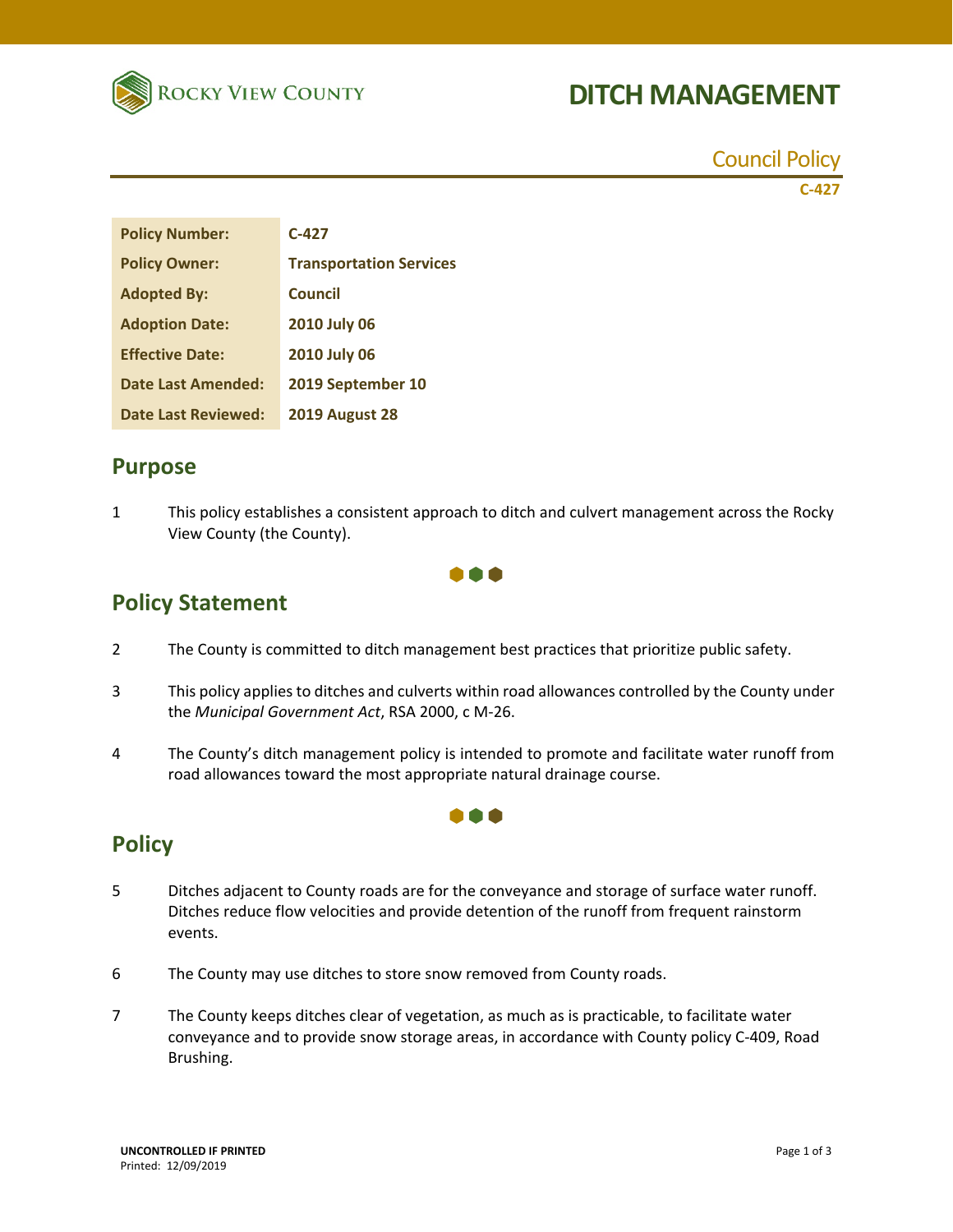

# **DITCH MANAGEMENT**

### Council Policy

#### **C‐427**

- 8 Areas where water ponding is demonstrated to be adversely affecting the road base shall, where practicable, redesigned to improve the flow of standing water.
- 9 The County maintains ditches to reduce impacts on surface water from overland drainage, as appropriate.
- 10 Landscaping and contour changes within a County ditch or road allowance are not permitted, except for the purpose of sediment control or erosion control.
- 11 The County must approve in writing any work within a County ditch or road allowance prior to commencement of such work.
- 12 County residents with existing landscaping within adjacent road allowances may be asked to remove said landscaping, in accordance with sections 13.11 and 13.12 of the *Roads and Transportation Bylaw*.

 $\bullet \bullet \bullet$ 

### **References**

| <b>Legal Authorities</b>              | Municipal Government Act, RSA 2000, c M-26<br>$\bullet$                                                                                                  |  |
|---------------------------------------|----------------------------------------------------------------------------------------------------------------------------------------------------------|--|
| Related Plans, Bylaws, Policies, etc. | Rocky View County Bylaw C-5775-2003, Roads and<br>$\bullet$<br><b>Transportation Bylaw</b><br>Rocky View County policy C-409, Road Brushing<br>$\bullet$ |  |
| <b>Related Procedures</b>             | Rocky View County procedure PRO-409, Road Brushing<br>٠<br>Rocky View County procedure PRO-427, Ditch Management<br>$\bullet$                            |  |
| Other                                 | N/A                                                                                                                                                      |  |
|                                       |                                                                                                                                                          |  |

| <b>Policy History</b>                          |                                                                                                                                                                                                                                                                               |
|------------------------------------------------|-------------------------------------------------------------------------------------------------------------------------------------------------------------------------------------------------------------------------------------------------------------------------------|
| Amendment Date(s) - Amendment<br>Description   | 2016 April 5 - Amended by Policies and Priorities<br>$\bullet$<br>Committee to address issue of landowners landscaping into<br>County controlled road rights-of-way<br>2019 September 10 - Amended by Council for clarity and<br>$\bullet$<br>current practices and standards |
| Review Date(s) - Review Outcome<br>Description | 2019 August 28 - Minor amendments needed for clarity and<br>٠<br>formatting                                                                                                                                                                                                   |

arity and